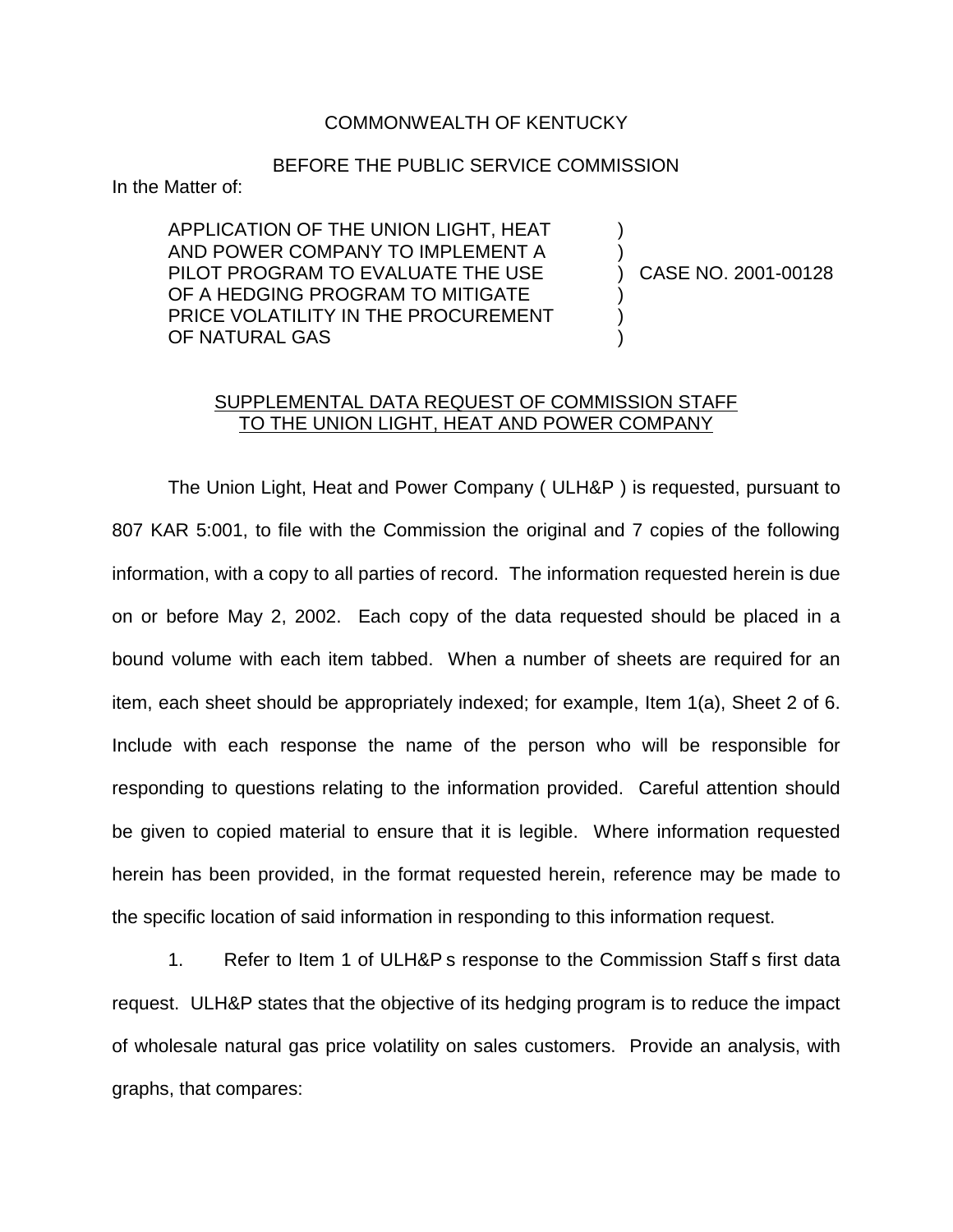a. The market price of gas and the hedged price of gas during the period covered by the hedging plan for the 2001-2002 heating season.

b. The market price of gas and the Expected Gas Cost component of ULH&P s Gas Cost Adjustment during the period covered by the hedging plan for the 2001-2002 heating season.

2. Refer to Item 2 of ULH&P s response to the Commission Staff s first data request. ULH&P states that it has not conducted any customer surveys to determine customer understanding and acceptance of hedging activity.

a. Explain why ULH&P has not conducted such surveys.

b. Describe any plans ULH&P has to conduct such surveys. If ULH&P has no such plans, explain why.

3. Refer to Item 3 of ULH&P s response to the Commission Staff s first data request. Therein, ULH&P identifies the sources, or bases, for its price expectations for natural gas prices for the summer of 2002 and the winter of 2002-2003, but does not provide its price expectations as was requested. Provide ULH&P s actual price expectations or range of price expectations for these periods.

4. Refer to Item 7 of ULH&P s response to the Commission Staff s first data request. Provide any and all procedures or policies that ULH&P has developed in relation to its hedging activity.

5. Refer to Item 11(a) of ULH&P s response to the Commission Staff s first data request. Identify the two suppliers with whom ULH&P contracted for its hedging activity.

-2-